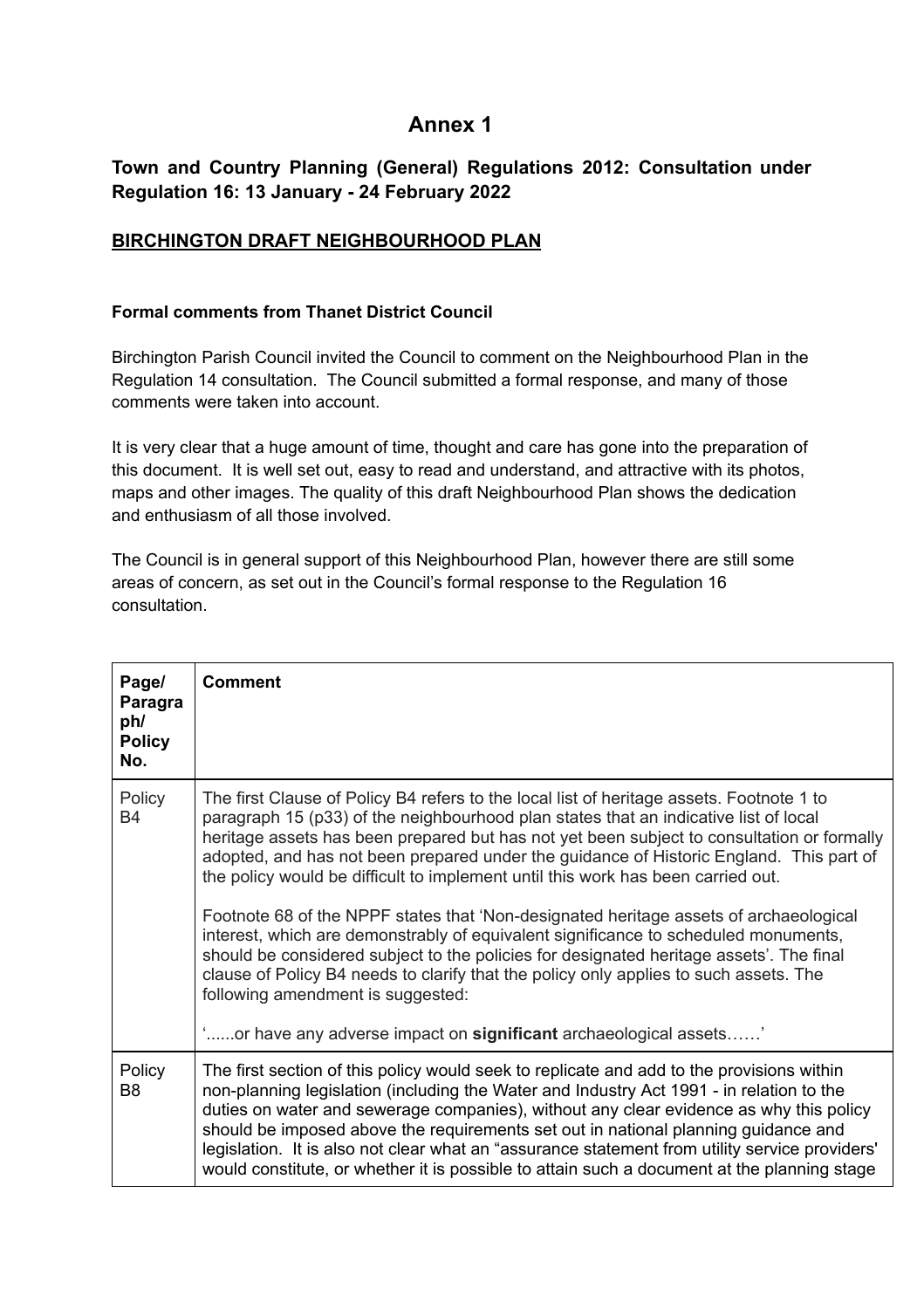|                                | in the process (as opposed to at building control stage).                                                                                                                                                                                                                                                                                                                                                                                                                                                                                                                                                                                                                                                                                                                                                                                                                                                                                                                                                                                                                                                                                                                                                              |
|--------------------------------|------------------------------------------------------------------------------------------------------------------------------------------------------------------------------------------------------------------------------------------------------------------------------------------------------------------------------------------------------------------------------------------------------------------------------------------------------------------------------------------------------------------------------------------------------------------------------------------------------------------------------------------------------------------------------------------------------------------------------------------------------------------------------------------------------------------------------------------------------------------------------------------------------------------------------------------------------------------------------------------------------------------------------------------------------------------------------------------------------------------------------------------------------------------------------------------------------------------------|
|                                | Therefore as drafted this policy is not considered reasonable or sound.                                                                                                                                                                                                                                                                                                                                                                                                                                                                                                                                                                                                                                                                                                                                                                                                                                                                                                                                                                                                                                                                                                                                                |
| Policy<br><b>B10</b>           | (Map on p118) The buildings should be excluded from the All Saints C of E Church<br>Graveyard and Church House open space allocation.                                                                                                                                                                                                                                                                                                                                                                                                                                                                                                                                                                                                                                                                                                                                                                                                                                                                                                                                                                                                                                                                                  |
| Page<br>41,<br>paragra<br>ph 5 | For clarification, the Quex Estate is not protected as a green space in the Local Plan.<br>Policy E12 applies to Quex Park and supports farm diversification projects, tourism and<br>leisure development. Policy E12 also identifies environmental issues within the site that<br>need to be considered. A green space/open space designation would have the potential to<br>sterilise the site, and unnecessarily constrain projects that would be considered<br>acceptable under Policy E12.                                                                                                                                                                                                                                                                                                                                                                                                                                                                                                                                                                                                                                                                                                                        |
| <b>B12</b>                     | The policy, as written, implies that development in the countryside or overlooking the coast<br>is acceptable in principle. The addition of the following wording would resolve this issue:<br>'This policy should be implemented in conjunction with Policy SP24 (Development<br>in the Countryside) of the Thanet Local Plan 2020'.                                                                                                                                                                                                                                                                                                                                                                                                                                                                                                                                                                                                                                                                                                                                                                                                                                                                                  |
| <b>B13</b>                     | The Council objects to the inclusion of the proposed new Green Wedges identified as<br>sites 12, 27, 28 and 29 on the Green & Open Spaces map on p41 of the draft<br>Neighbourhood Plan. The main function of the green wedge designation is to maintain<br>settlement separation and individual identity as set out in para 3.12 of the Thanet Local<br>Plan 2020. The Council does not consider that the areas identified in the draft<br>Neighbourhood Plan can be justified on that basis. This designation should not be used to<br>protect miscellaneous areas of land without clearly defined boundaries on the ground.<br>Green wedge proposals should be underpinned by detailed survey work. The Green<br>Wedges are not therefore consistent with the Local Plan designations, and are not in<br>conformity with a key strategic policy of the adopted Local Plan. The District Council is of<br>the view that the proposed Green Wedge designations would devalue the existing,<br>long-standing Green Wedges and the strategic policy in the Local Plan.                                                                                                                                                  |
|                                | Green Wedges have been a consistent feature of planning policy in Thanet since the<br>1980s - the Thanet Urban Local Plan adopted in 1984 was the first formally adopted Local<br>Plan to include a Green Wedge policy. The Green Wedge policy and boundaries have<br>been supported by Local Plan Inspectors in all subsequent Local Plans adopted in 1998,<br>2006 and 2020. The Green Wedge policy has been tested at appeals, and largely<br>supported in appeal decisions, highlighting the significance of the open countryside<br>between the Thanet towns in providing visual relief between highly urbanised areas.<br>The Green Wedges are distinct from other types of open space as they provide a link<br>between the open countryside and land which penetrates into the urban areas. They form<br>an important settlement separation function between the settlements of Birchington and<br>Westgate, Margate and Broadstairs and Broadstairs and Ramsgate. They maintain the<br>separation of the Thanet towns and prevent their coalescence, preserving their unique<br>identities. The boundaries have changed between the different Local Plans to reflect<br>changes in character and development. |
|                                | The Green Wedges proposed in the Birchington Neighbourhood Plan would not serve to<br>'maintain physical separation and avoid coalescence of the towns, retaining their<br>individual character and distinctiveness' - as set out in adopted Local Plan policy SP25 as                                                                                                                                                                                                                                                                                                                                                                                                                                                                                                                                                                                                                                                                                                                                                                                                                                                                                                                                                 |